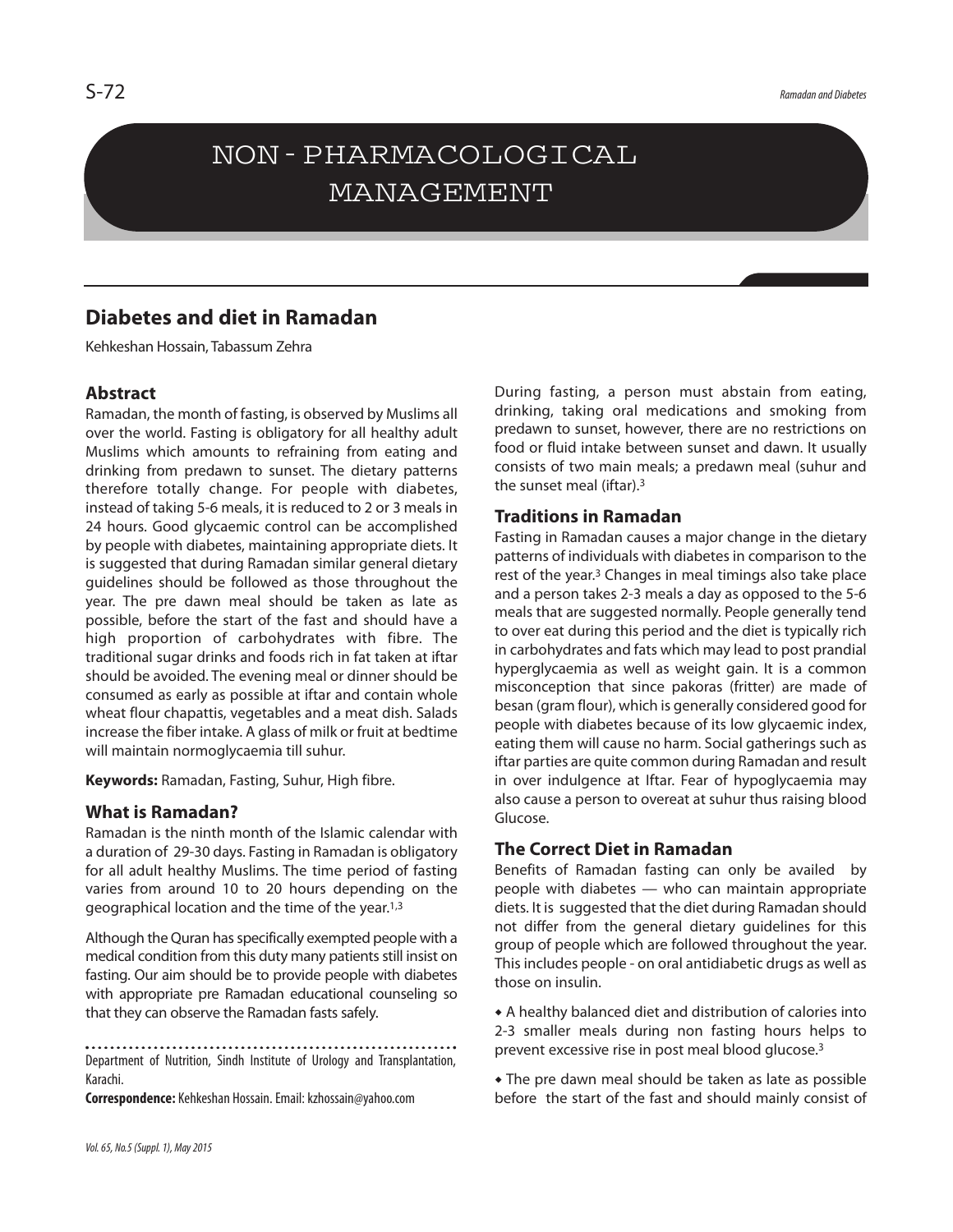





Suhur



1 Khajoor 1 cup Dahibarey with Chana Chat 200 Kcalories



# **Dinner**



Kofta curry 11/2 Chapati 511.6 kcalories



1 1/3 cup Chicken Vegetable Pasta **500 Kcalories**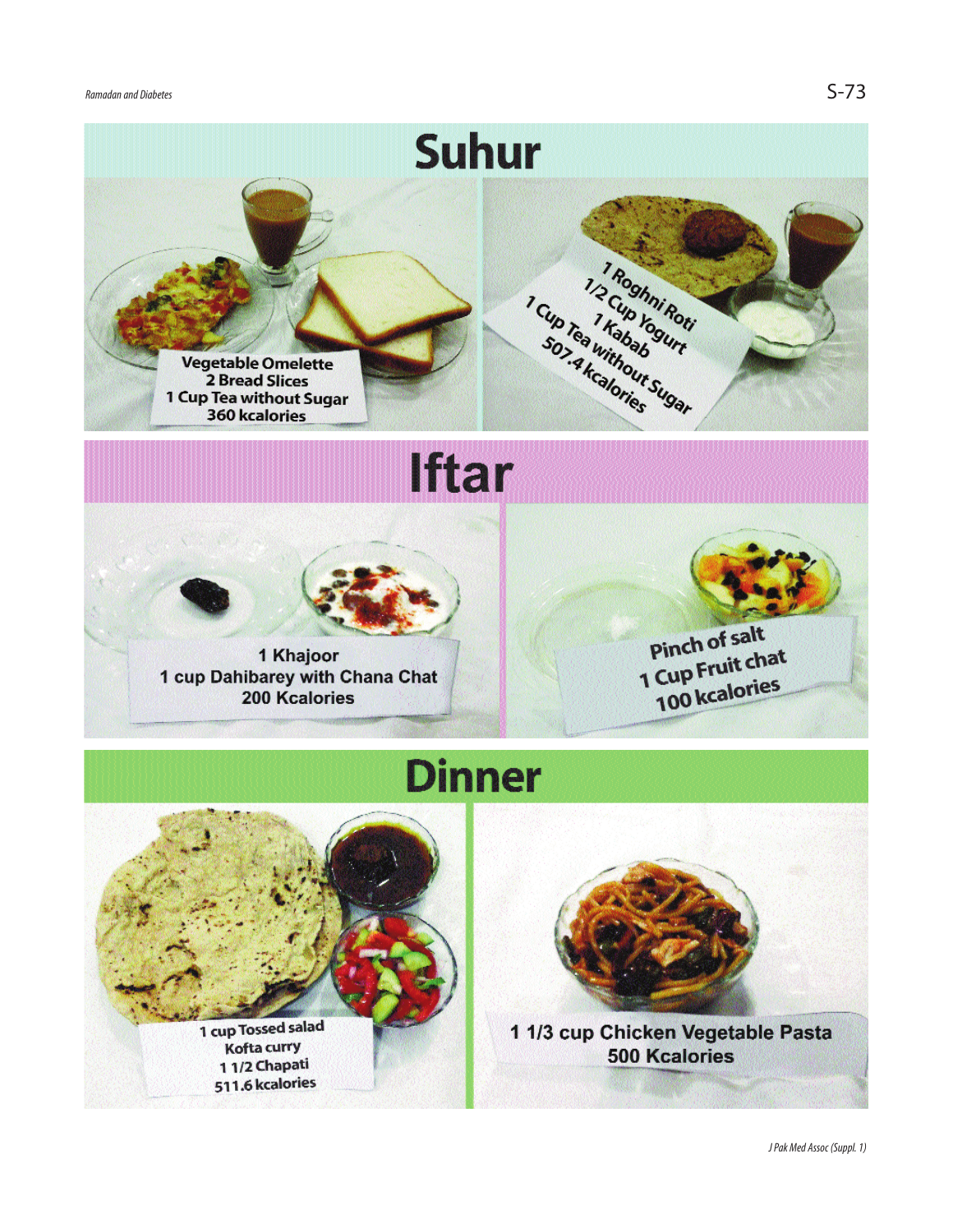

## **Table:** Menu choices for suhur and iftar.

|                        | Menu 1                            | Kcal           | Menu 2                          | Kcal           | Menu 3                  | Kcal            |
|------------------------|-----------------------------------|----------------|---------------------------------|----------------|-------------------------|-----------------|
| Suhur                  | 1 1/2 Chapatti                    | 480 kcalories  | Vegetable Omelette              | 360 kcalories  | 1 Roghni Roti           | 507.4 kcalories |
|                        | 2-3 ounces Mince                  |                | 2 Bread Slices                  |                | 1 Kebab                 |                 |
|                        | 1/2 C Yogurt/ 1C Lassi            |                | 1 Cup Tea without sugar         |                | 1/2 Cup Yogurt          |                 |
|                        | 1 C Tea without sugar             |                |                                 |                | 1 Cup Tea without sugar |                 |
| <b>Iftar</b>           | 1 Khajoor (Date)                  | 255 kcalories  | 1 Khajoor (Date)                | 200 kcalories  | Pinch of Salt           | 180 kcalories   |
|                        | 1/2 c Kidney Beans with Vegetable |                | l Cup Dahibarey with Chana Chat |                | 1C Fruit Chat           |                 |
|                        |                                   |                | (Chickpeas)                     |                | 3 Vegetable Pakoras     |                 |
| <b>Dinner</b>          | Onion & Cucumber rings            | 540 kcalories  | 1 Cup Tossed Salad              | 521 kcalories  | 1 1/3 cup Chicken       | 500 kcalories   |
|                        | 1 1/2 Chapatti                    |                | Kofta curry (Mince balls)       |                | Vegetable Pasta         |                 |
|                        | 2 oz Chicken Vegetable curry      |                | 1½Chapatti                      |                |                         |                 |
|                        | 1 Fruit                           |                | 1 Fruit                         |                |                         |                 |
| <b>Bedtime</b>         | 1 Cup Milk                        | 120 kcalories  | 1Cup Milk                       | 120 kcalories  | 1 Cup Milk              | 120 kcalories   |
| <b>Total Kcalories</b> |                                   | 1395 kcalories |                                 | 1201 kcalories |                         | 1307 kcalories  |

complex carbohydrates to prevent acute rise in blood glucose and prevent rapid stomach emptying.

 Complex carbohydrates include whole grain cereals, semolina, vegetables such as beans and lentils and fruits etc.

 High calorie foods rich in refined carbohydrate and high fat foods such as samosa (baked pastry with savoury filling), pakoras (fritters), spring rolls, pehni (sweetened thread like noodles), paratha (fried flat bread), jalebis (deep fried sweetened flour pretzels) should be avoided.

 Eating dates traditionally marks the end of a fast but they are very rich in sugars. A portion of 1-2 dates may however not raise blood glucose.

• It is advisable to have the evening meal or dinner as

early as possible at Iftar. This should comprise of whole wheat flour chapattis, vegetables and a meat dish. Salads should be taken to increase the fibre intake.

• A late night snack with a glass of milk or a portion of fruit will maintain normoglycaemis till the Suhur meal.

 It is suggested that non calorie fluid intake be increased during non fasting hours.

 Avoid caffeine-based drinks such as tea, coffee and cola. Caffeine is a diuretic and stimulates — water loss through urination.

## **Consideration for Special Populations**

Apart from the basic guidelines individuals with specific conditions should take their medical condition